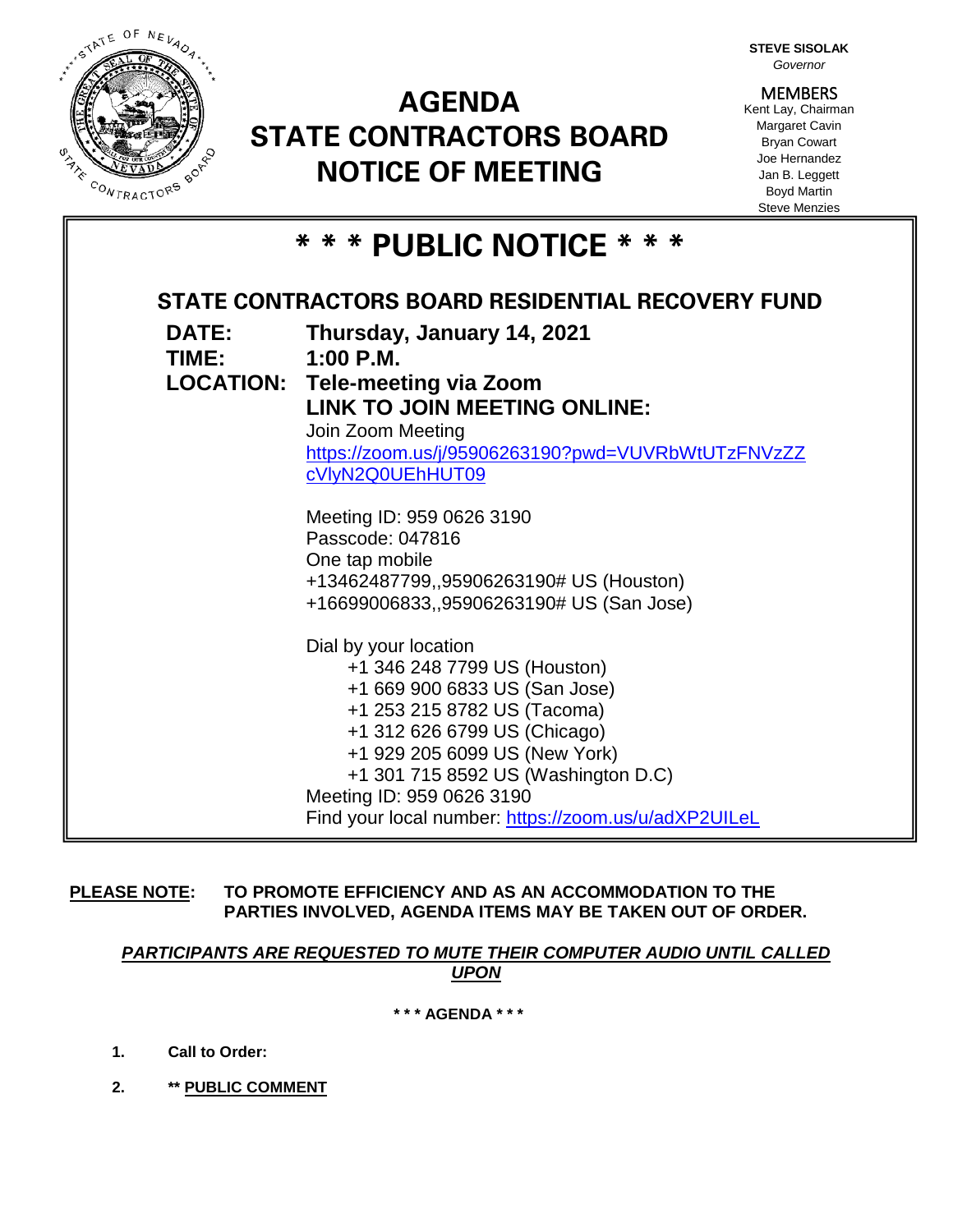## **3. RECOVERY FUND HEARING:**

**S S M OF NEVADA, LLC DBA SECURITY SCREEN MASTERS,** License No. 81295 Brett Jordon Benson, Manager and Qualified Individual (Cathy Valle, Homeowner) 30055433

#### **4. RECOVERY FUND HEARING: S S M OF NEVADA, LLC DBA SECURITY SCREEN MASTERS,** License No. 81295 Brett Jordon Benson, Manager and Qualified Individual (Richard Adkins, Homeowner) 30056051

#### **5. RECOVERY FUND HEARING: S S M OF NEVADA, LLC DBA SECURITY SCREEN MASTERS,** License No. 81295 Brett Jordon Benson, Manager and Qualified Individual (William Bentley, Homeowner) 30055944

# **6. RECOVERY FUND HEARING:**

**S S M OF NEVADA, LLC DBA SECURITY SCREEN MASTERS,** License No. 81295 Brett Jordon Benson, Manager and Qualified Individual (Toby Poznanski, Homeowner) 30054830

#### **7. RECOVERY FUND HEARING: S S M OF NEVADA, LLC DBA SECURITY SCREEN MASTERS,** License No. 81295 Brett Jordon Benson, Manager and Qualified Individual (Bonnie Seubert, Homeowner) 30055924

## **8. RECOVERY FUND HEARING: S S M OF NEVADA, LLC DBA SECURITY SCREEN MASTERS,** License No. 81295 Brett Jordon Benson, Manager and Qualified Individual (Leanna Carter, Homeowner) 30055645

#### **9. RECOVERY FUND HEARING: S S M OF NEVADA, LLC DBA SECURITY SCREEN MASTERS,** License No. 81295 Brett Jordon Benson, Manager and Qualified Individual (Mary Jo Brown, Homeowner) 30055176

## **10. RECOVERY FUND HEARING: S S M OF NEVADA, LLC DBA SECURITY SCREEN MASTERS,** License No. 81295 Brett Jordon Benson, Manager and Qualified Individual (Alison Rohlk, Homeowner) 30054953

## **11. RECOVERY FUND HEARING: S S M OF NEVADA, LLC DBA SECURITY SCREEN MASTERS,** License No. 81295 Brett Jordon Benson, Manager and Qualified Individual (Robert Wingfield, Homeowner) 30055925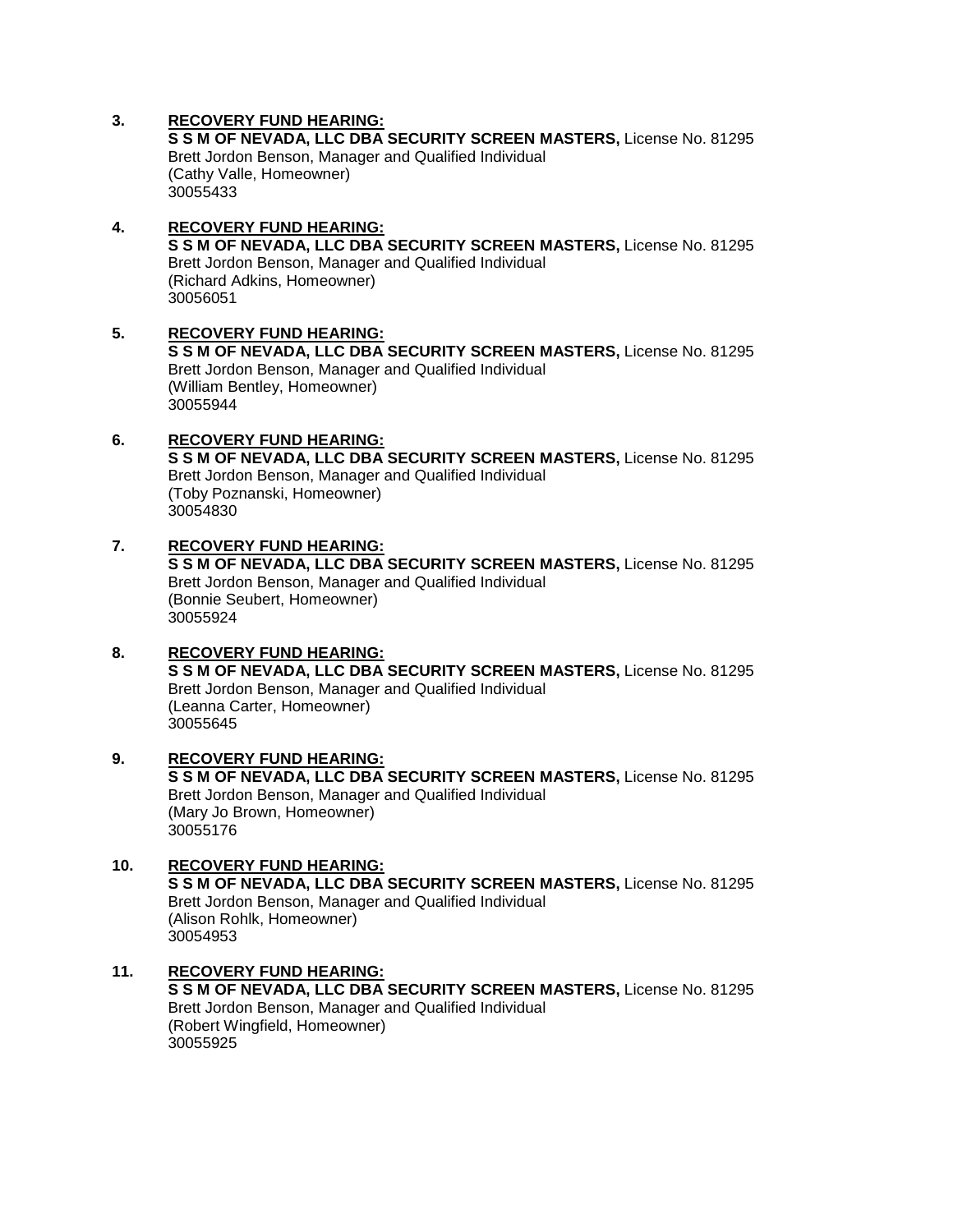## **12. RECOVERY FUND HEARING:**

30055690

**S S M OF NEVADA, LLC DBA SECURITY SCREEN MASTERS,** License No. 81295 Brett Jordon Benson, Manager and Qualified Individual (Cefus Breland, Homeowner) 30055920

#### **13. RECOVERY FUND HEARING: S S M OF NEVADA, LLC DBA SECURITY SCREEN MASTERS,** License No. 81295 Brett Jordon Benson, Manager and Qualified Individual (Jesse and Charlotte Marin, Homeowner) 30055640

**14. RECOVERY FUND HEARING: S S M OF NEVADA, LLC DBA SECURITY SCREEN MASTERS,** License No. 81295 Brett Jordon Benson, Manager and Qualified Individual (Marcus Hollimon, Homeowner) 30055760

#### **15. RECOVERY FUND HEARING: S S M OF NEVADA, LLC DBA SECURITY SCREEN MASTERS,** License No. 81295 Brett Jordon Benson, Manager and Qualified Individual (Mark McLane, Homeowner)

**16. RECOVERY FUND HEARING: VERNON HERBERT DIMICK DBA DIMICK DRILLING,** License No. 10062 Vernon Herbert Dimick, Owner and Qualified Individual (Jamason Theodore, Homeowner) 30055833

## **17. RECOVERY FUND HEARING: VERNON HERBERT DIMICK DBA DIMICK DRILLING,** License No. 10062 Vernon Herbert Dimick, Owner and Qualified Individual (Ryan Howse, Homeowner) 30055393

#### **18. RECOVERY FUND HEARING: POOL DADDY, INC. DBA LAND VIEW LANDSCAPE,** License No. 55605 Anne Renee Travis, President and Qualified Individual Richard Scott Travis, Vice President and Qualified Individual (Salvatore Wise, Homeowner) 30055535

#### **19. RECOVERY FUND HEARING: SUNPOWER BY RENEWABLE ENERGY ELECTRIC, INC.,** License No. 62767 Jason Michael Vita, President and Qualified Individual (Richard Curry, Homeowner) 30051698

#### **20. RECOVERY FUND HEARING: SPIKE CONSTRUCTION, INC.,** License Nos. 59148 And 62942 Albino Bracamontes Romero, President and Qualified Individual (Kyle Wright, Homeowner) 30055492